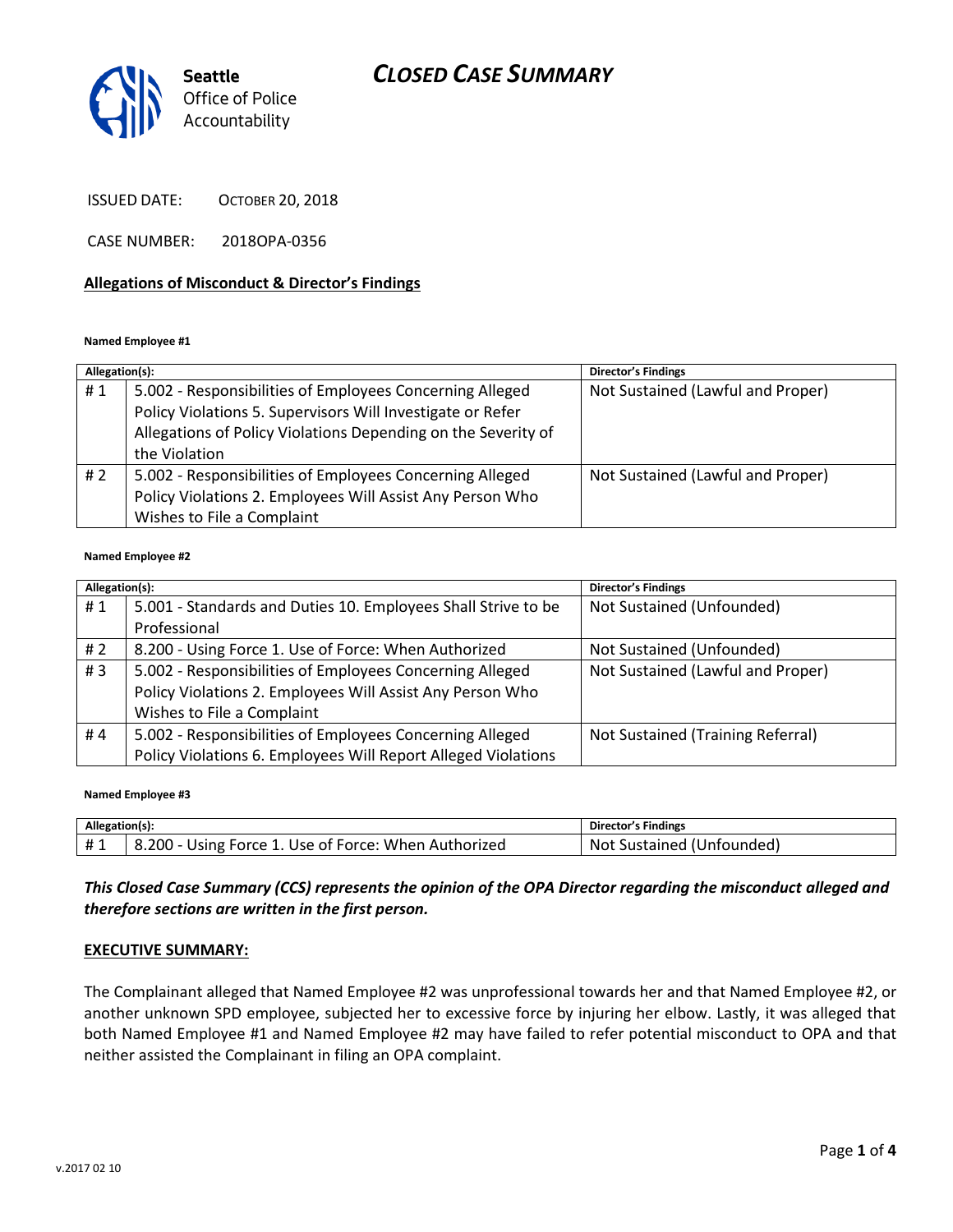

## *CLOSE CASE SUMMARY*

OPA CASE NUMBER: 2018OPA-0356

#### **ANALYSIS AND CONCLUSIONS:**

### **Named Employee #1 - Allegations #1**

## *5.002 - Responsibilities of Employees Concerning Alleged Policy Violations 5. Supervisors Will Investigate or Refer Allegations of Policy Violations Depending on the Severity of the Violation*

The Complainant was placed under arrest and was secured in an ambulance. While in the ambulance, she was speaking with Named Employee #1 (NE#1), who was an Acting Sergeant. Named Employee #2 (NE#2), who was also a Sergeant, walked up to them. At that point, the Complainant stated that NE#2 had been a "dick" to her. She also claimed that she suffered an injury to her elbow. When she was asked how she had incurred that injury, she pointed to NE#2. This was construed to be an allegation of excessive force against NE#2.

SPD Policy 5.002-POL-5 requires supervisors who become aware of a potential policy violation to investigate or refer the allegations depending on their severity. Minor allegations of misconduct may be investigated by a supervisor, while allegations of serious misconduct – such as the use of excessive force – must be referred to OPA. (SPD Policy 5.002-POL-5.)

The allegation was classified against NE#1 based on his failure to refer the Complainant's statements to OPA. NE#1 told OPA that he did not make an OPA referral because it was communicated to him that NE#2 would self-report. NE#1 stated that he then had several furlough dates and, when he returned to work, he learned that NE#2 had needed to have another Sergeant complete the OPA referral. He said that, had he known this, he would have initiated the referral. Lastly, NE#1 noted to OPA that the allegations were false given that NE#2 had not interacted with the Complainant prior to her making her claims.

Under the circumstances of this case, and given that NE#1 reasonably believed that NE#2 was going to self-report, I do not find that NE#1 violated policy when he did not, himself, make an OPA referral. In the future, however, when NE#1 is acting as a supervisor and becomes aware of misconduct, he should conclusively determine that it is going to be reported prior to deciding not to do so.

For these reasons, I recommend that this allegation be Not Sustained – Lawful and Proper.

#### Recommended Finding: **Not Sustained (Lawful and Proper)**

#### **Named Employee #1 - Allegation #2**

### *5.002 - Responsibilities of Employees Concerning Alleged Policy Violations 2. Employees Will Assist Any Person Who Wishes to File a Complaint*

SPD Policy 5.002-POL-2 states that Department employees must assist any person who wishes to file a complaint.

Here, while the Complainant alleged that NE#2 was unprofessional and purportedly used excessive force that hurt her elbow, she did not explicitly request assistance in filing an OPA complaint or, for that matter, indicate that she wished to file a complaint. However, when she made those statements, neither NE#1 nor NE#2 asked her if she wanted them to facilitate the filing of a complaint with OPA.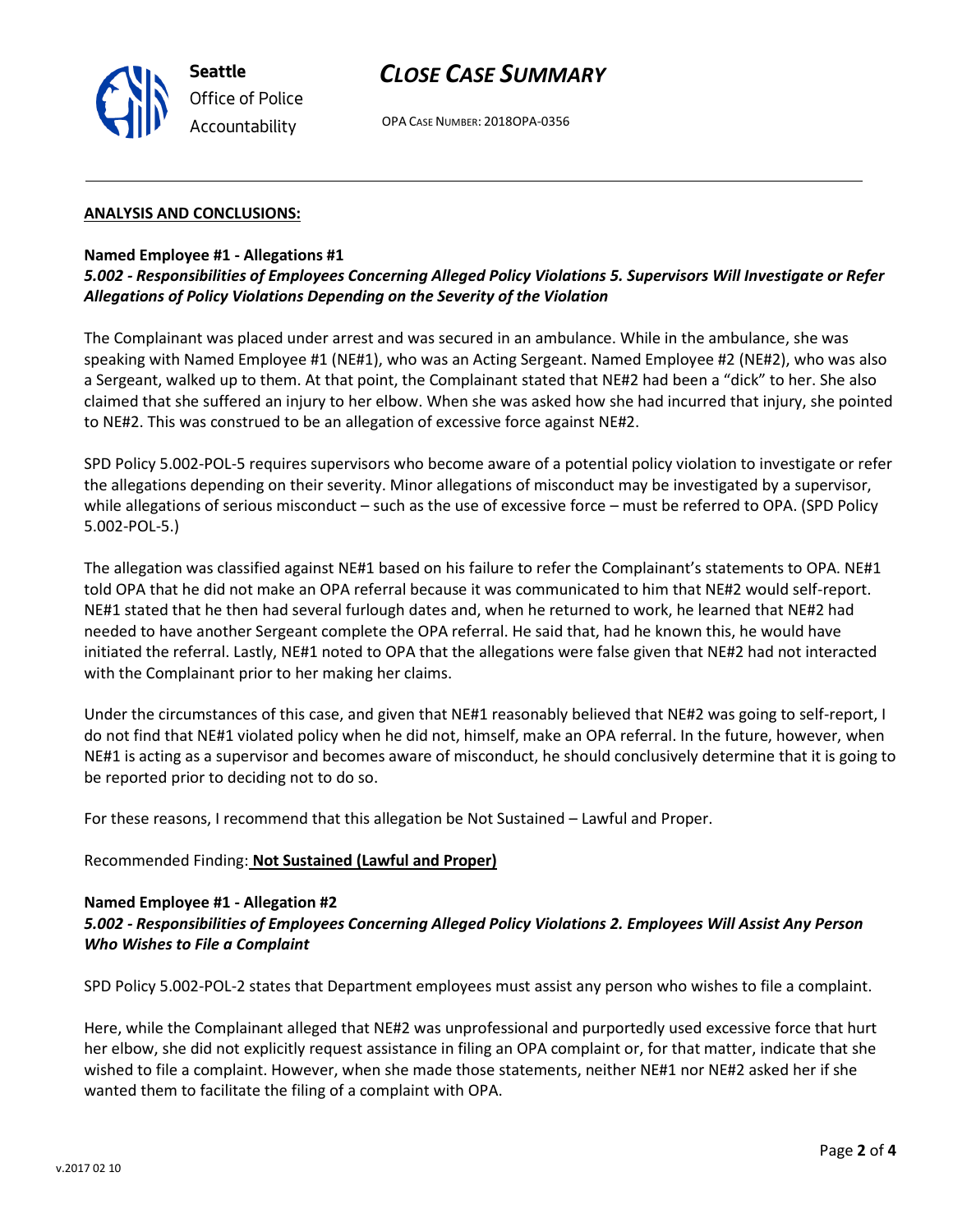

# *CLOSE CASE SUMMARY*

OPA CASE NUMBER: 2018OPA-0356

NE#1 told OPA that, while he did not assist the Complainant in making an OPA complaint, she never affirmatively indicated that she wished to do so. He further told OPA that he thought this policy would be satisfied when NE#2 self-reported the allegations against him to either a supervisor or OPA.

NE#2 told OPA that he recalled that he ensured the Complainant was provided with OPA's contact information. He, like NE#1, also stated that she did not explicitly request that a complaint be filed or ask for assistance in filing a complaint. Lastly, he stated that it was always his intention to self-report and, as such, an OPA referral was going to be made regardless of whether the Complainant, herself, was interested in pursuing this action.

Given the above, and under the circumstances of this case, I find that the Named Employees complied with this policy. As such, I recommend that this allegation be Not Sustained – Lawful and Proper as against both NE#1 and NE#2.

Recommended Finding: **Not Sustained (Lawful and Proper)**

## **Named Employee #2 - Allegations #1** *5.001 - Standards and Duties 10. Employees Shall Strive to be Professional*

The Complainant alleged that NE#2 was a "dick" to her. While the Complainant did not reply to OPA's requests for her to be interviewed, OPA construes this as a claim that NE#2 engaged in unprofessional behavior.

Based on the evidence in the record, there is no evidence supporting the Complainant's claim that NE#2 was unprofessional towards her. Indeed, I find this allegation to be frivolous. As such, I recommend that this allegation be Not Sustained – Unfounded.

Recommended Finding: **Not Sustained (Unfounded)**

## **Named Employee #2 - Allegation #2** *8.200 - Using Force 1. Use of Force: When Authorized*

The Complainant alleged that NE#2 caused an injury to her arm when he grabbed and shoved her. The Complainant's interaction with NE#2 was captured in its totality by Department Video. The video conclusively established that NE#2 never touched the Complainant, let alone subjected her to excessive force.

As such, I find that this allegation is frivolous and recommend that this allegation be Not Sustained – Unfounded.

Recommended Finding: **Not Sustained (Unfounded)**

## **Named Employee #2 - Allegation #3**

## *5.002 - Responsibilities of Employees Concerning Alleged Policy Violations 2. Employees Will Assist Any Person Who Wishes to File a Complaint*

For the same reasons as stated above (*see* Named Employee #1, Allegation #2), I recommend that this allegation be Not Sustained – Lawful and Proper.